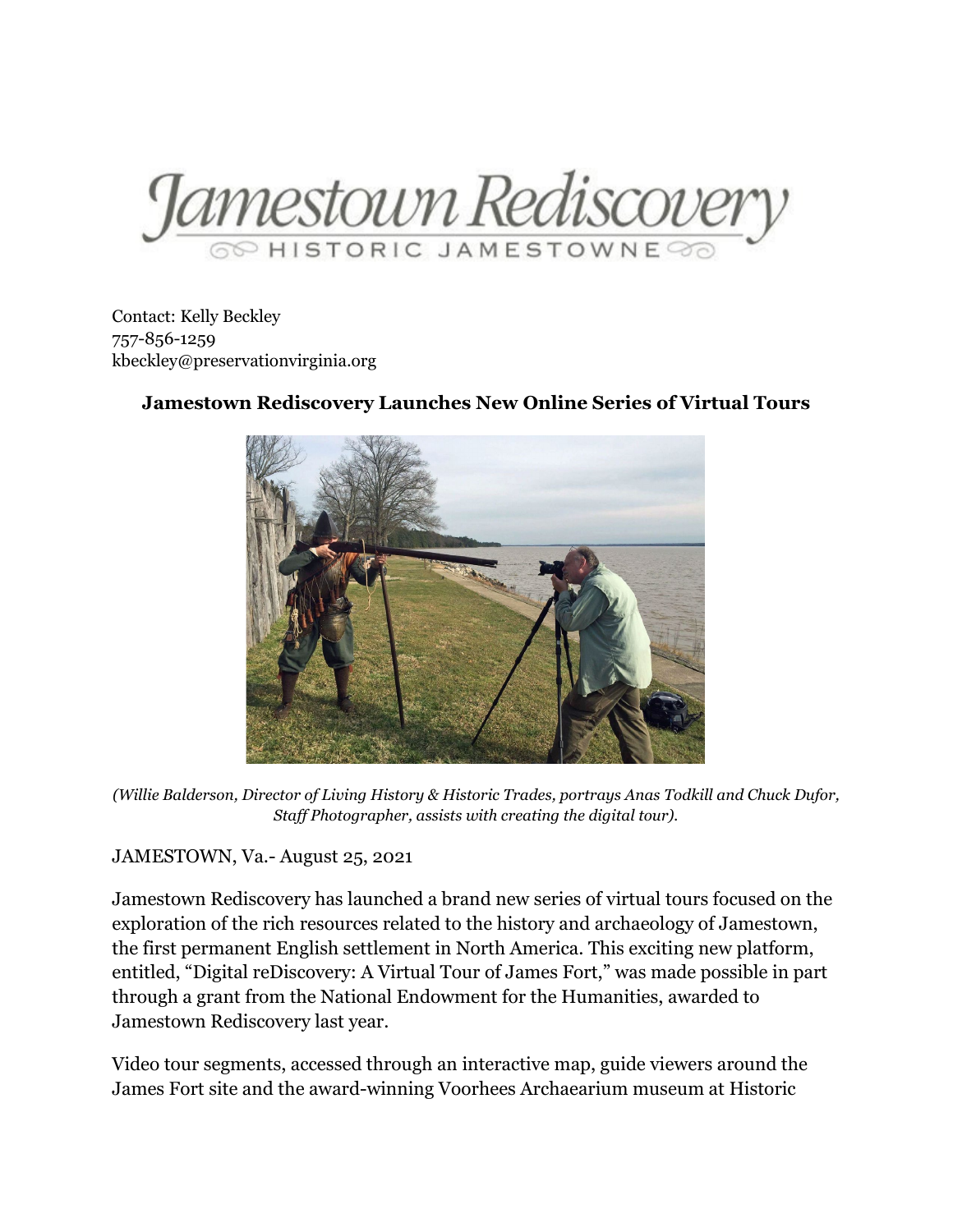Jamestowne. Beginning with a video overview, each tour stop is connected to related resources, including images, artifacts, historical sources, web pages, reports, and additional videos, for exploring each location or topic further.

One tour focuses on how archaeology has shed light on the settlement of James Fort, weaving together the history of Jamestown with the many significant discoveries made at the site over the past quarter century. Narrated by members of our education and archaeology teams, the videos present the most current interpretations of the site. Some of the archaeological findings are made even more vivid through the use of 360° technologies. Five of the videos were filmed in a 360° format bringing the viewer inside the building or feature being discussed. In addition, some of the related artifacts have been scanned and are presented as three-dimensional objects.



*(Above: Screenshot of the interactive map utilized in the digital James Fort Archaeology Tour.)*

The other tour, "Anas Todkill's Jamestown," provides a unique first-person perspective on the history of Jamestown as told through primary source materials. Todkill, a comrade of Captain John Smith, is portrayed by William Balderson, Director of Living History and Trades. Set in the fall of 1609, this video series is based upon the writings of Todkill as well as other early settlers, inviting viewers to analyze historical themes in light of the archaeological evidence presented through the other tour.

The videos and interactive maps also lend themselves to use in schools, and the website includes lesson plans for incorporating the resources into both elementary and middle/high school classrooms. "We are most grateful to the National Endowment for the Humanities," James Horn, President and CO of Jamestown Rediscovery said, "for helping us develop this new multimedia, online approach to making the archaeology and